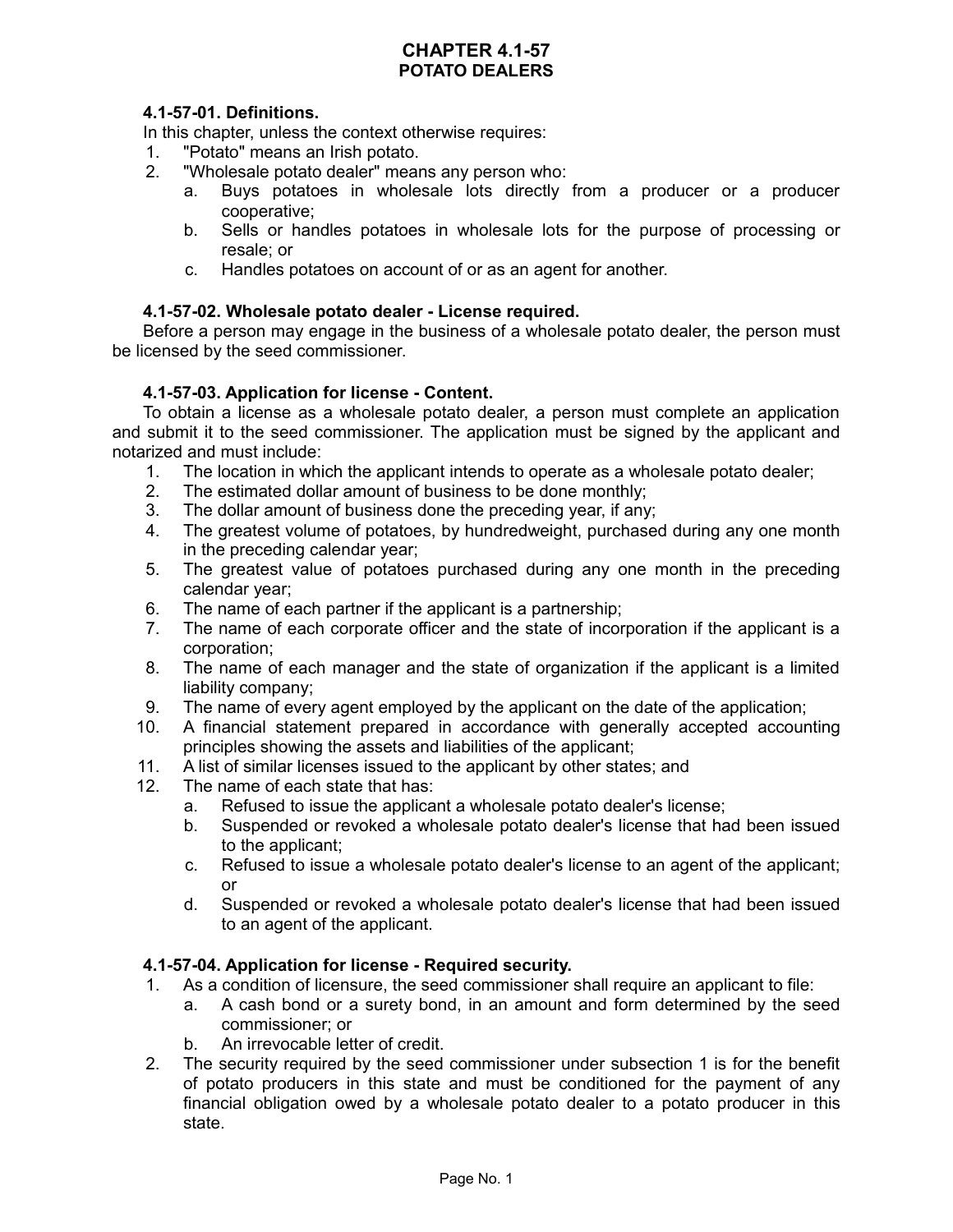#### **4.1-57-05. Termination of bond - Notice to seed commissioner - Suspension of license.**

The surety may terminate its liability under a bond by giving the seed commissioner at least ninety days' written notice of intent to terminate. The surety is released from all future liability accruing on the bond after the expiration of ninety days from the date the seed commissioner received the notice or on a later date specified by the surety. This section does not relieve, release, or discharge the surety from any liability incurred before the expiration of the ninety-day period. Unless the wholesale potato dealer files a new bond or an irrevocable letter of credit at least thirty days before the surety's liability ceases, the seed commissioner, without hearing, shall suspend the wholesale potato dealer's license. The seed commissioner may not remove the suspension until a new bond or an irrevocable letter of credit has been filed with and approved by the seed commissioner.

### **4.1-57-06. License - Fee - Expiration.**

The seed commissioner shall establish the fee for a wholesale potato dealer's license, subject to approval by the seed commission. A license issued under this chapter expires on June thirtieth of each year.

### **4.1-57-07. License - Posting.**

The wholesale potato dealer shall post the license or a certified copy of the license in the office at each location where the dealer transacts business.

## **4.1-57-08. License - Refusal - Suspension - Cancellation - Grounds.**

- 1. The seed commissioner may refuse to issue a license to operate as a wholesale potato dealer if:
	- a. The applicant was refused a wholesale potato dealer's license by another state;
	- b. The applicant had a wholesale potato dealer's license suspended or revoked by another state; or
	- c. The applicant employs in a position of responsibility an individual who had a wholesale potato dealer's license suspended or revoked by another state.
- 2. The seed commissioner may suspend or revoke a license to operate as a wholesale potato dealer if:
	- a. The dealer had a wholesale potato dealer's license suspended or revoked by another state;
	- b. The dealer employs in a position of responsibility an individual who had a wholesale potato dealer's license suspended or revoked by another state; or
	- c. The dealer has been convicted of:
		- (1) An offense under section 4.1-57-22;
		- (2) An offense involving fraudulent use of the mails; or
		- (3) Any other offense pertaining to the conduct of the person as a wholesale potato dealer.

## **4.1-57-09. Agent of licensee - Ineligibility.**

The seed commissioner may determine that an individual may not act as an authorized agent for a licensee if the individual was refused a wholesale potato dealer's license by another state or if the individual had a wholesale potato dealer's license suspended or revoked by another state.

#### **4.1-57-10. Accounts and records.**

A wholesale potato dealer shall keep accurate accounts and retain records of all transactions as a dealer for eighteen months. The dealer shall make the records available to the seed commissioner upon request.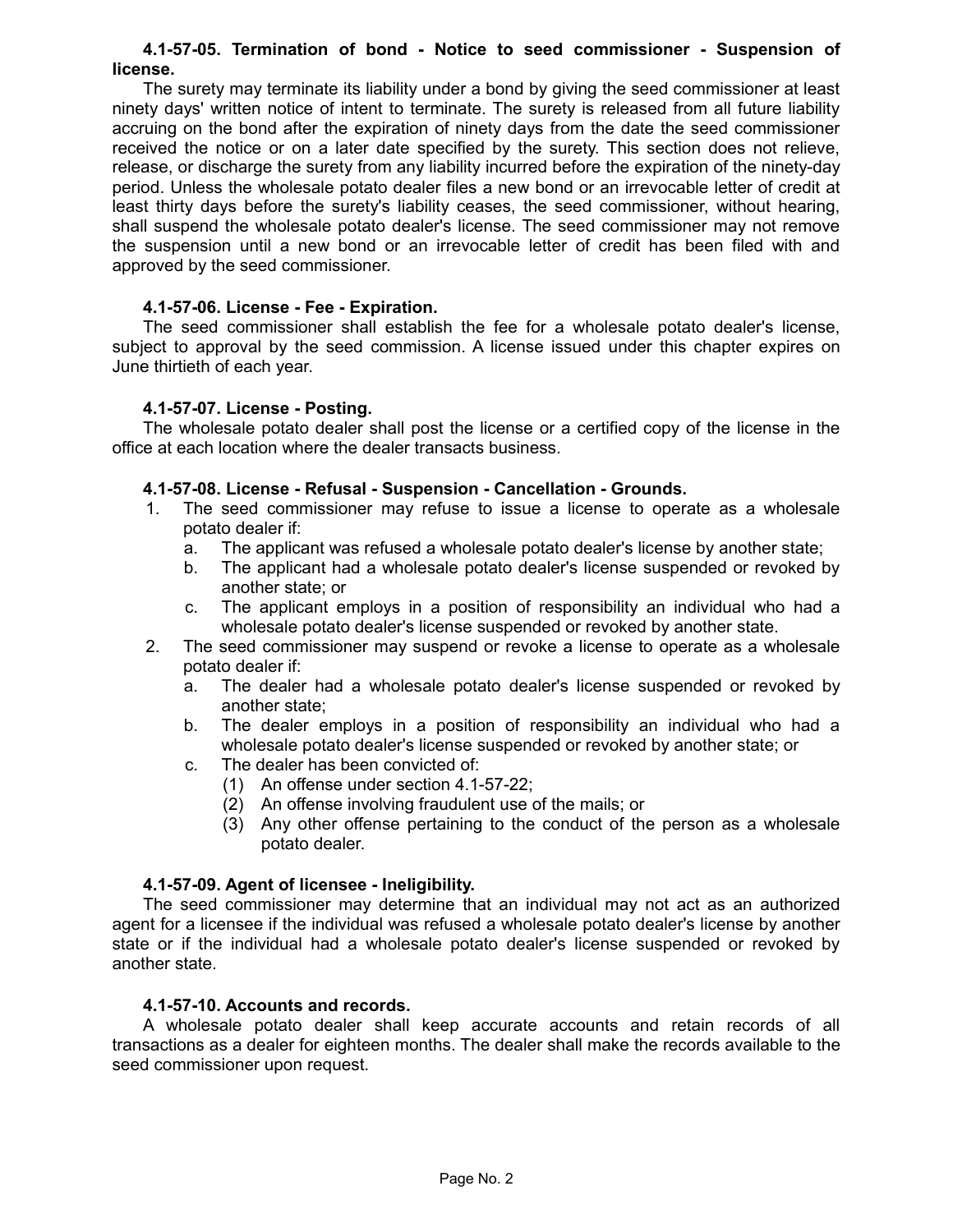### **4.1-57-11. Discontinuation of business - Duty of dealer.**

If a wholesale potato dealer sells, disposes of, or discontinues the business for which the dealer obtained a license during the period covered by the license, the dealer shall notify the seed commissioner in writing and, at the request of the seed commissioner, produce a statement of assets and liabilities as of the date the business was sold, disposed of, or discontinued.

### **4.1-57-12. Security - Requirements for increase - Production of verified financial statements - Hearing.**

The seed commissioner at any time may increase the security required of a wholesale potato dealer. The seed commissioner at any time may require verified financial statements from a dealer. If a dealer fails to furnish the information or fails to provide increased security when directed by the seed commissioner, the seed commissioner shall suspend the dealer's license. After providing the dealer with at least ten days' notice and a hearing, the seed commissioner may revoke the dealer's license.

### **4.1-57-13. Seed commissioner - Appointment as trustee.**

- 1. If a person notifies the seed commissioner that a wholesale potato dealer has breached any of the conditions for which security was given under this chapter, the seed commissioner shall investigate the allegation.
- 2. The seed commissioner may hold a hearing to obtain additional testimony and documentary evidence. If the seed commissioner determines that the allegation is supportable, the seed commissioner shall apply to the district court of the county in which the claim is alleged to have occurred for appointment as trustee.
- 3. Upon notice to the wholesale potato dealer as the court may prescribe or upon waiver of notice by the dealer, the court shall hear the matter in a summary manner. If the court determines that the dealer has breached any condition for which security was given under this chapter and if the court determines that it would be in the best interest of all persons holding claims against the dealer that the seed commissioner execute the trust, the court shall issue an order appointing the seed commissioner as a trustee, without bond. The seed commissioner shall proceed in the manner provided for in this chapter.
- 4. The seed commissioner, as trustee, shall notify by certified mail all persons having claims against the dealer that the claims must be filed with the seed commissioner by a date certain. Any person who fails to file a claim within the time allotted is barred from participation in any fund marshalled by the seed commissioner under this chapter.
- 5. All moneys collected and received by the seed commissioner as trustee must be deposited in the Bank of North Dakota pending the marshalling of the fund.

## **4.1-57-14. Report - Notice to claimants - Payment of claims.**

Upon recovery of the trust fund, or so much of the fund as is possible to recover or necessary to pay all outstanding claims, the seed commissioner shall file a report in court showing the amount payable on each claim. If the fund is insufficient to pay all claims in full, the seed commissioner shall prorate the fund among the claimants. The court shall notify the claimants by mail regarding the proposed distribution and direct that the claimants show cause why the report should not be approved and distribution made in accordance with the report. After holding a hearing on the matter, the court shall approve or modify the report, issue an order directing the distribution of the fund, and discharge the seed commissioner from all duties as trustee.

## **4.1-57-15. Expenses of seed commissioner - Deduction from trust fund.**

Any expenses incurred by the seed commissioner in carrying out the duties set forth in sections 4.1-57-13 and 4.1-57-14 may be deducted from the trust fund.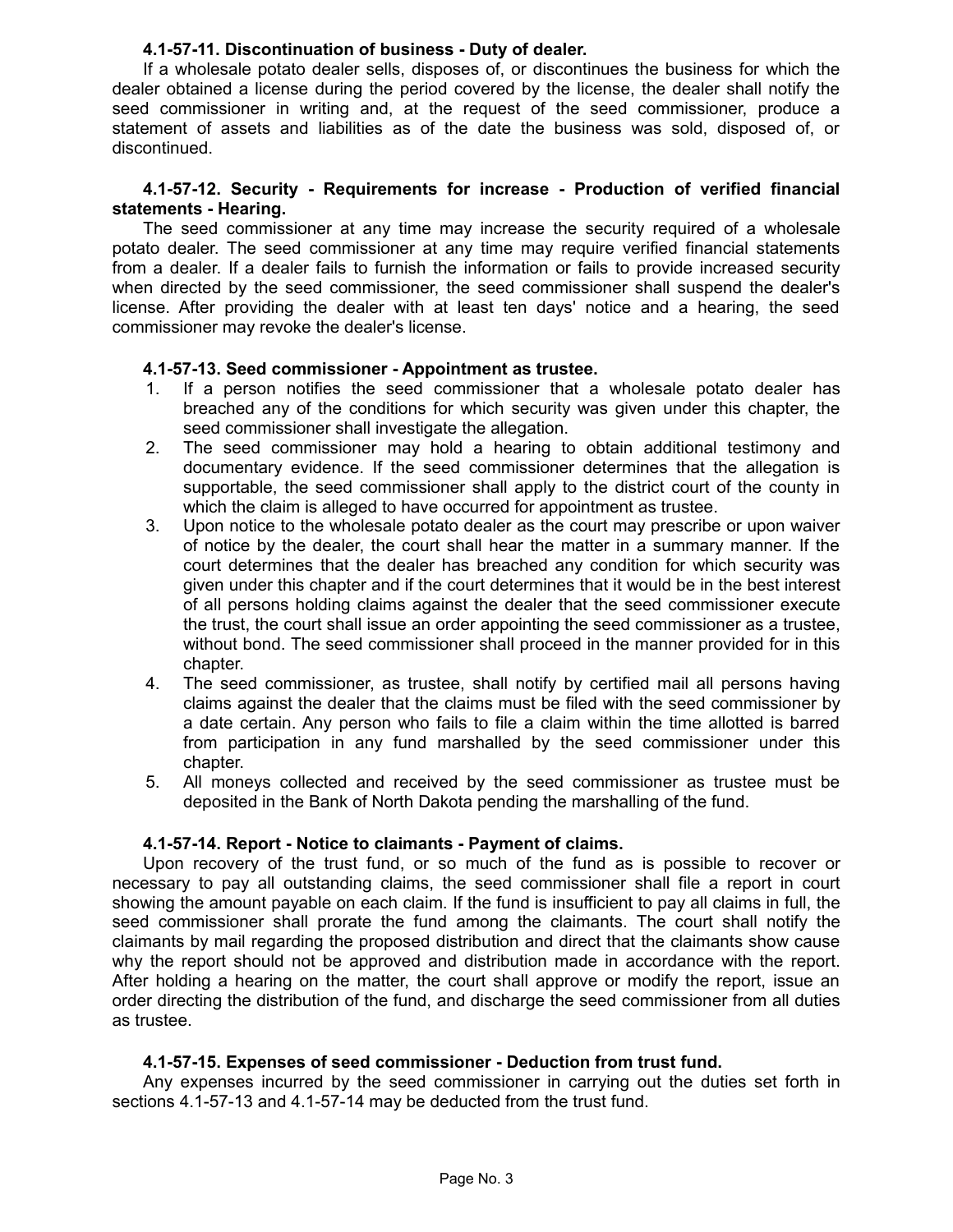## **4.1-57-16. Inspection of potatoes - Rights to demand certificate of inspection.**

- 1. When potatoes are ready for sale or are on their way to market, the owner, conveyor, prospective buyer, or any other interested party may demand and is entitled to inspection of the potatoes and to an inspection certificate as provided by law.
- 2. Whenever potatoes are shipped to or received by a wholesale potato dealer for handling, purchase, or sale in this state and the wholesale potato dealer finds the potatoes to be spoiled, damaged, unmarketable, in unsatisfactory condition, mislabeled, or misrepresented in any way, unless both parties waive inspection before sale or other disposition, the wholesale potato dealer shall cause the potatoes to be examined by an inspector assigned by the seed commissioner for that purpose. The inspector shall execute and deliver a certificate to the wholesale potato dealer stating the day, the time, and the place of inspection and the condition of the potatoes. The wholesale potato dealer shall mail or deliver a copy of the certificate to the shipper of the inspected potatoes.

# **4.1-57-17. Report by wholesale potato dealer - payment.**

Repealed by S.L. 2011, ch. 70, § 23.

# **4.1-57-18. Sales reports unsatisfactory - Remedy of shipper.**

Repealed by S.L. 2011, ch. 70, § 23.

## **4.1-57-18.1. Liability - Potato crop quantity and quality.**

A warranty of any kind, either expressed or implied, including a warranty of merchantability, fitness for a particular purpose, absence of disease, varietal identity, or selection identity, is not made by wholesale potato dealers licensed under this chapter, as to the quantity or quality of the crop produced from the seed potatoes that were inspected and certified. The sole warranty is that the potatoes were inspected under the rules of the seed department or the United States department of agriculture.

## **4.1-57-19. Investigation - Hearing - Action on license.**

- 1. The seed commissioner may enter upon real property and access any structure and personal property at any time to inspect and sample potatoes for compliance with the laws of this state.
- 2. After an investigation, the seed commissioner may suspend the license of any wholesale potato dealer. Within ten days of the suspension, the seed commissioner shall schedule, provide notice of, and hold a hearing on the suspension.
- 3. After receiving both testimony and documentary evidence, the seed commissioner may reverse the suspension, continue the suspension, or revoke the wholesale potato dealer's license. If appropriate, the seed commissioner may demand the return of any agent's identification card issued by the seed commissioner.
- 4. Any aggrieved party may appeal a decision of the seed commissioner under this section to the district court.

# **4.1-57-20. Fees and collections - Continuing appropriation.**

Repealed by S.L. 2013, ch. 71, § 5.

# **4.1-57-21. Enforcement of chapter.**

Repealed by S.L. 2013, ch. 71, § 5.

## **4.1-57-22. Violations of chapter - Penalty.**

A person is guilty of a class A misdemeanor and subject to a civil penalty in an amount up to one thousand dollars per violation, which may be imposed by a court or by the seed commissioner in an administrative hearing, if the person: